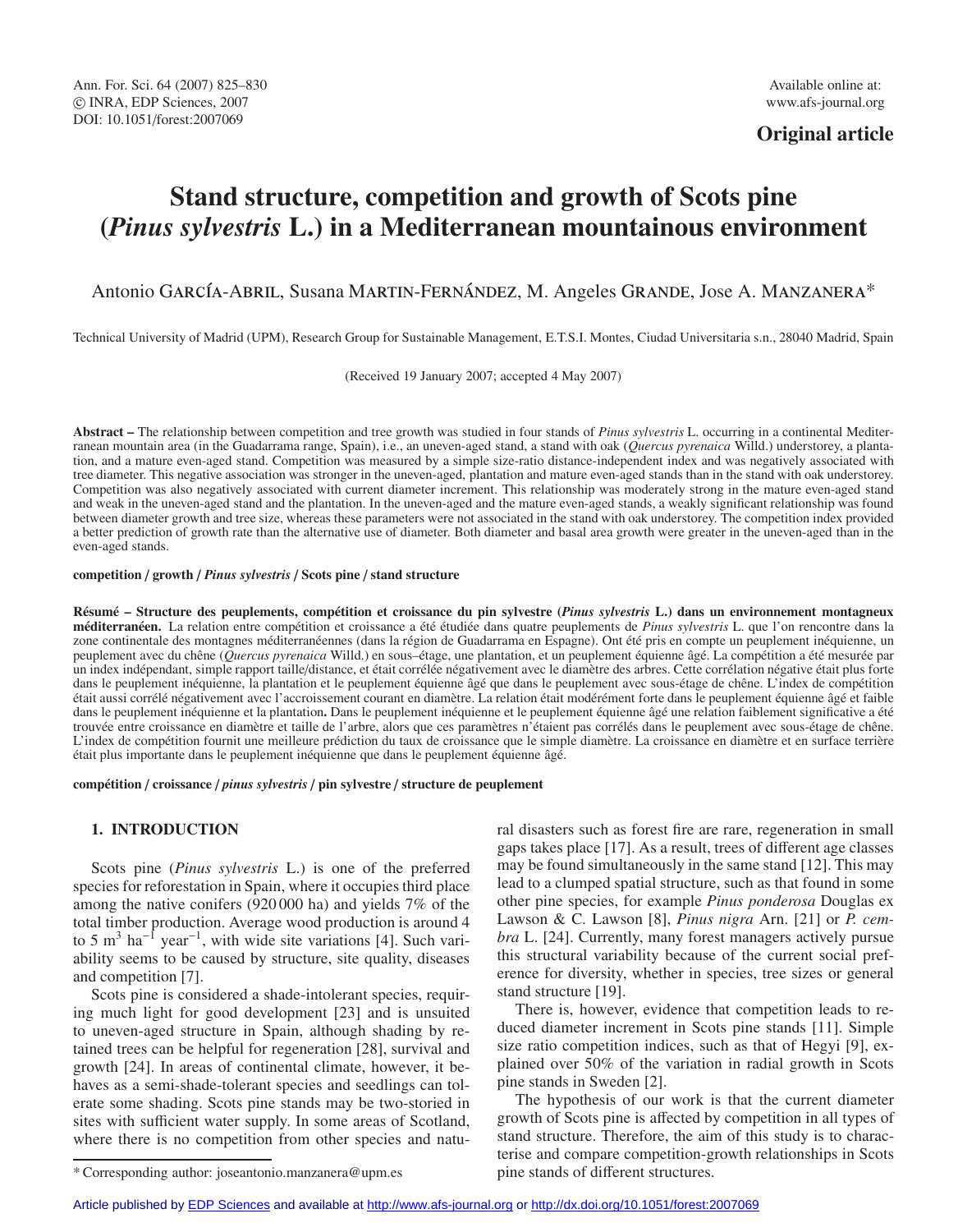| Stand                | Stand area (ha) | $P$ (mm) | $PDP$ (mm) | DD (months) | Slope $(\% )$ | Soil type | Altitude (m) |
|----------------------|-----------------|----------|------------|-------------|---------------|-----------|--------------|
| Uneven-aged          | 98              | 160.5    | 269.3      | 2.3         | 25            | Haplustep | 1450         |
| With oak understorey | 50              | 328.5    | 319.3      |             | 16            | Haplustep | 1470         |
| Plantation           | 10              | 1049.2   | 240.2      | 2.9         |               | Haplustep | 1420         |
| Even-aged            |                 | 1049.2   | 240.2      | 2.9         | 18            | Haplustep | 1495         |

**Table I.** Stand area, climatic, topographic and soil type data of the four Scots pine stands studied.

P: annual precipitation; PDP: precipitation during the dry period (May–September); DD: drought duration.

### **2. MATERIAL AND METHODS**

This study was conducted in three public forests in the Guadarrama mountains, located about 60 km from Madrid. There, four types of Scots pine stand structure were studied: a mature, naturally regenerated even-aged stand, an uneven-aged stand, a stand with oak understorey (*Quercus pyrenaica* Willd.) and a plantation. All four stands were situated at altitudes of between 1400 and 1500 m (Tab. I). Soils are formed on siliceous substrate of granites and gneiss [5], presenting umbric or ochric epipedon and a deep cambic horizon. They are classified as Haplustepts [27]. Mean annual temperature is 9.4 ◦C. Precipitation averages 1180 mm per year (Tab. I).

All the stands were first identified by photo-interpretation, visited by experts, and a representative area of each type of structure was delimited. In each of these representative areas of each stand structure two rectangular plots of 40 m by 60 m were chosen at random. In the plantation, only one plot was chosen given the smaller area and the greater homogeneity of the stand. Diameter at breast height (dbh, 1.3 m) and total height were measured in all trees higher than 1.3 m inside the plots. The homogeneity between both plots was verified and the data were merged as one sample per stand. A total of 1 209 trees were measured, 399 pine trees in the uneven-aged stand, 510 (251 oaks and 259 pine trees) in the stand with oak understorey, 170 pine trees in the plantation, and 130 pine trees in the even-aged stand.

For the variables age at breast height (1.3 m) and Current Diameter Increment in the last 5, 10 and 15 years (resp., CDI5, CDI10 and CDI15), a pilot sampling was previously carried out to keep sampling costs to a minimum. The measurement of these variables was restricted to Scots pine. Sample size for these variables was inferred assuming a sampling error of less than 9% as an objective, leading to a sampling size of 76 pine trees for the uneven-aged stand, 60 for the stand with oak understorey, 67 for the plantation and 41 for the evenaged stand. These pine trees were chosen by random sampling inside the plots. In each of these sampled trees, a wood core was extracted at a height of 1.3 m and annual radial increments were recorded. Also, the radius without bark was calculated for five-year periods. Current diameter increment (CDI) was estimated as twice the current radial increment; that is to say, twice the mean width of the last five (CDI5), 10 (CDI10) or 15 (CDI15) rings. Current basal area increment without bark was calculated as the difference between the present basal area and that of the previous five years, divided by five. The site index for Scots pine in the Guadarrama mountains  $(H_{100})$  was determined with Garcia and Gomez (1984) site index curves, based on dominant height  $(H_{\text{dom}})$ , average height of the 100 tallest trees per hectare, at 100 years age. Site index was estimated for the uneven-aged stands by deducing the mean age of the dominant trees from their wood cores and assuming that Scots pine frequently grows in clumps or copses of about 200  $\text{m}^2$  up to the age of 60 years or even more. These regeneration gaps behave like even-aged patches. The site index was then inferred from the Garcia and Gomez site index curves (1984).

The effect of competition was described by Lorimer's index [14], as modified by Vayreda et al. [29]:

$$
LM = \sum_j g_j/g_i
$$

Where *LM* is the modified Lorimer area index;  $g_j$  is the basal area of competitor  $j$ ;  $j = 1, ..., n$ ; *n* is the number of competitors within a certain distance;  $q_i$  is the basal area of the subject tree. Distances between trees were calculated from relative Cartesian coordinates of each tree on the above-mentioned plots. A program was developed to calculate the basal area of the trees inside each neighbourhood radius and LM indices were calculated for increasing distances, m by m, from 1 to 10 m, and for 12.5 and 15 m.

For the variables dbh, CDI5, CDI10, CDI15 and LM indices at distances from 1 to 15 m, the relationship between pairs of variables was analysed, and the following regression models were fitted between each pair of variables: linear, double reciprocal, square root-Y, square root-X, exponential, S-curve, logarithmic, inverse-Y, inverse-X, multiplicative, logistic and log probit regression model. The model with the best fit was selected and the *R*-squared statistic was calculated for each model and stand.

#### **3. RESULTS**

Dominant height and stand density parameters are shown in Table II. Tables III to VI display the statistically significant *<sup>R</sup>*-squared (*p*-value < 0.01 for the hypothesis that *<sup>R</sup>*-squared  $= 0$ ) between variables studied in the different stands. Age, height and diameter variables were strongly associated in both the uneven-aged stand and the stand with oak understorey, while these variables were only moderately associated in the plantation (data not shown). A range of ages was found in the plantation, as some retained trees were interspersed and natural regeneration from these older trees may have taken place. In the mature even-aged stand, dbh and height were strongly associated but the association between height and age was weaker, as all trees in this stand were from the dominant layer and variability was lower (data not shown).

Competition (*LM* index) was negatively associated with dbh in all stands, the effect being more pronounced at different distances among stands. In the uneven-aged stand, the *R*-squared was higher for 6 m distances or higher (more than 0.93 for dbh, Tab. III). In the stand with oak understorey, these relationships were stronger at neighbourhood radii of 10 m upwards, and ranging from a low *R*-squared of 0.06 for 1 m to an *R*-squared of 0.96 for 15 m (Tab. IV). In the plantation, dbh was strongly associated with competition at a distance of 6 m or more  $(R$ -squared  $> 0.8$ , Tab. V). In the mature even-aged stand (Tab. VI), dbh was strongly associated with competition,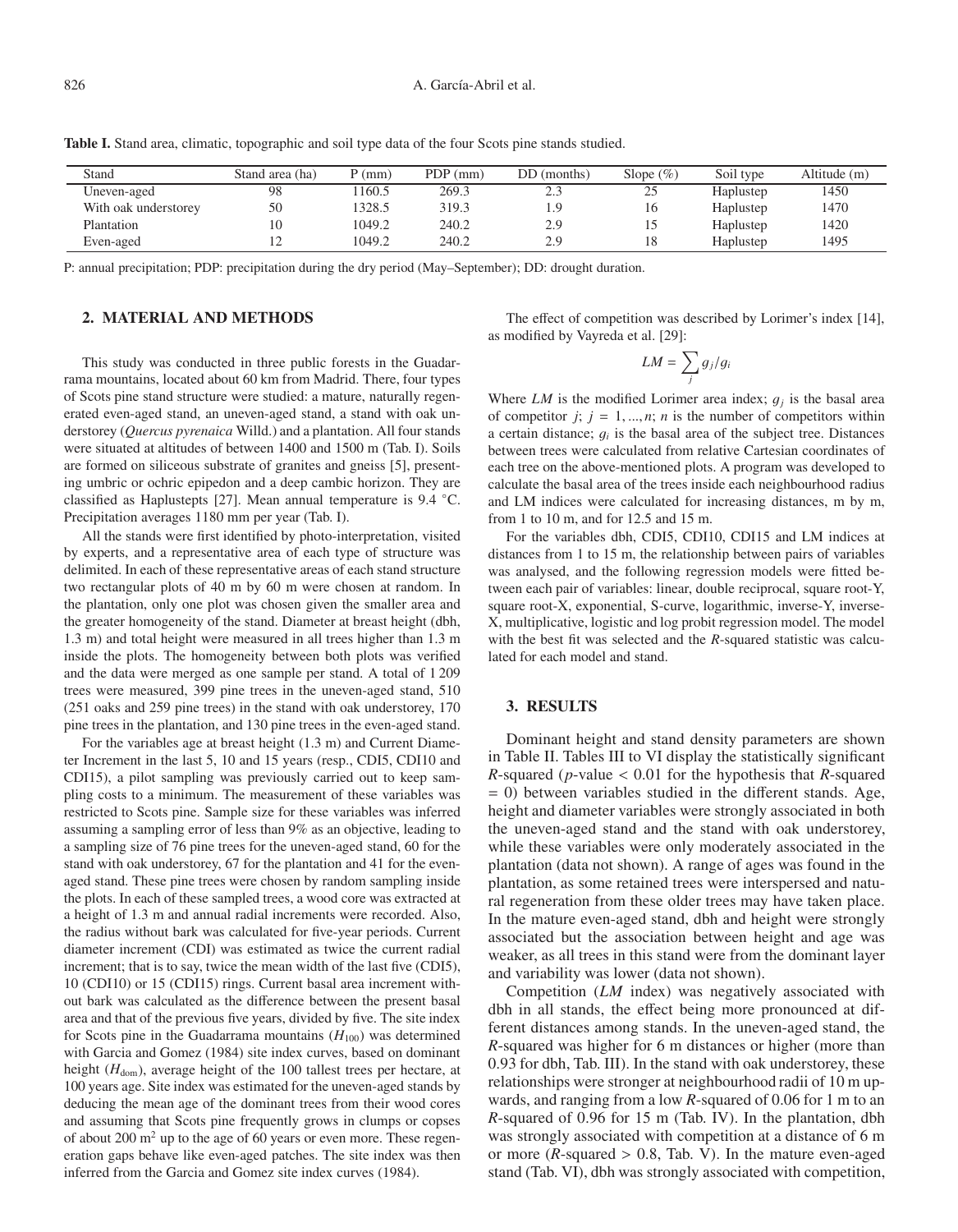**Table II.** Dominant height ( $H_{\text{dom}}$ : mean height of the 100 highest trees per ha), site index ( $H_{100} = H_{\text{dom}}$  at 100 years age, [6]), mean age of the dominant trees, Stem number per ha (*N*), mean distance between trees (*MDBT* = 100 N<sup>-1/2</sup>) in m, Relative Spacing (*RS* = 100 ( $H_{\text{dom}} \times N^{1/2}$ )<sup>-1</sup>) and basal area (g) in  $m^2$  ha<sup>-1</sup> of four Scots pine stand structures located in the Guadarrama mountains.

| Stand                | $H_{\text{dom}}\left(\text{m}\right)$ | $H_{100}$ (m) | Mean dominant age (yr) | $N$ (Stem No. ha <sup>-1</sup> ) | MDBT(m) | RS   | $g$ (m <sup>2</sup> ha <sup>-1</sup> |
|----------------------|---------------------------------------|---------------|------------------------|----------------------------------|---------|------|--------------------------------------|
| Uneven-aged          | ኅ 1<br>$\sim$ 1                       | رے            |                        | 965                              | ے ۔     | 0.15 | 34.9                                 |
| With oak understorey |                                       |               | 124                    | 1400*                            | 2.7     | 0.15 | $32.9^{\#}$                          |
| Plantation           | $\cap$<br>∼                           | 29            | 64                     | 703                              | 3.8     | 0.17 | 59.0                                 |
| Mature even-aged     | 24                                    | ت             | 98                     |                                  | D.0     | 0.23 | 55.4                                 |

 $*$  *N* includes 581 pines and 819 oaks ha<sup>-1</sup>; # basal area (g) of oaks was 0.93 m<sup>2</sup> ha<sup>-1</sup>.

Table III. Statistically significant relationships between diameter at breast height (dbh), current diameter increment of the last 5 (CDI5), 10 (CDI10) and 15 (CDI15) years and modified Lorimer's area indices for distances of 1 (LM1), 2 (LM2), 3 (LM3), 4 (LM4), 5 (LM5), 6 (LM6), 7 (LM7), 8 (LM8), 9 (LM9), 10 (LM10), 12.5 (LM12.5), and 15 (LM15) m in the uneven-aged stand.

|                    |      | CDI5 CDI10 CDI15 |      | LM1  | LM <sub>2</sub>                                                                                                                                                | LM3   | LM4   | LM5   | LM6    | LM7    | LM8    | LM9   | LM10  | LM12.5 | LM15 |
|--------------------|------|------------------|------|------|----------------------------------------------------------------------------------------------------------------------------------------------------------------|-------|-------|-------|--------|--------|--------|-------|-------|--------|------|
| dbh $R$ -squared   | 0.13 | 0.1              | 0.18 | 0.17 | 0.42                                                                                                                                                           | 0.58  | 0.53  | 0.68  | 0.94   | 0.96   | 0.97   | 0.98  | 0.99  | 0.99   | 0.99 |
| $p$ -value         |      |                  |      |      | $0.0001$ $0.0002$ $0.0002$ $< 0.0001$ $< 0.0001$ $< 0.0001$ $< 0.0001$ $< 0.0001$ $< 0.0001$ $< 0.0001$ $< 0.0001$ $< 0.0001$ $< 0.0001$ $< 0.0001$ $< 0.0001$ |       |       |       |        |        |        |       |       |        |      |
| CDI5 $R$ -squared  |      |                  |      |      | 0.13                                                                                                                                                           | 0.12  | 0.13  | 0.16  | 0.31   | 0.29   | 0.34   | 0.31  | 0.28  |        |      |
| $p$ -value         |      |                  |      |      | 0.004                                                                                                                                                          | 0.007 | 0.008 | 0.005 | 0.0001 | 0.0004 | 0.0002 | 0.002 | 0.008 |        |      |
| CDI10 $R$ -squared |      |                  |      |      | 0.14                                                                                                                                                           | 0.12  | 0.15  | 0.14  | 0.22   | 0.20   | 0.21   |       |       |        |      |
| $p$ -value         |      |                  |      |      | 0.0026                                                                                                                                                         | 0.006 | 0.005 | 0.008 | 0.002  | 0.004  | 0.005  |       |       |        |      |
| CDI15 $R$ -squared |      |                  |      |      | 0.15                                                                                                                                                           | 0.15  | 0.19  | 0.21  | 0.24   | 0.24   | 0.25   | 0.23  |       |        |      |
| $p$ -value         |      |                  |      |      | 0.002                                                                                                                                                          | 0.003 | 0.001 | 0.001 | 0.001  | 0.002  | 0.002  | 0.007 |       |        |      |

**Table IV.** Statistically significant relationships between diameter at breast height (dbh), current diameter increment of the last five years (CDI5), and modified Lorimer's area indices for distances of 1 (LM1), 2 (LM2), 3 (LM3), 4 (LM4), 5 (LM5), 6 (LM6), 7 (LM7), 8 (LM8), 9 (LM9), 10 (LM10), 12.5 (LM12.5), and 15 (LM15) m in the stand with oak understorey.

|                   | LM1    | M2       | LM3      | LM4      | LM5          | LM6      | LM7      | LM8      | LM9          | LM10         | LM12.5   | LM15     |
|-------------------|--------|----------|----------|----------|--------------|----------|----------|----------|--------------|--------------|----------|----------|
| dbh $R$ -squared  | 0.06   | 0.11     | 0.16     | 0.36     | 0.40         | 0.46     | 0.54     | 0.56     | 0.60         | 0.88         | 0.94     | 0.96     |
| $p$ -value        | 0.0005 | < 0.0001 | < 0.0001 | < 0.0001 | ${}< 0.0001$ | < 0.0001 | < 0.0001 | < 0.0001 | ${}< 0.0001$ | ${}< 0.0001$ | < 0.0001 | < 0.0001 |
| CDI5 $R$ -squared |        |          |          |          |              |          |          |          |              |              | 0.62     |          |
| $p$ -value        |        |          |          |          |              |          |          |          |              |              | 0.0013   |          |

Table V. Statistically significant relationships between diameter at breast height (dbh), current diameter increment of the last 5 (CDI5), 10 (CDI10) and 15 (CDI15) years and modified Lorimer's area indices for distances of 1 (LM1), 2 (LM2), 3 (LM3), 4 (LM4), 5 (LM5), 6 (LM6), 7 (LM7), 8 (LM8), 9 (LM9), 10 (LM10), 12.5 (LM12.5), and 15 (LM15) m in the plantation stand.

|                    |      | CDI10 CDI15 | LM1  | LM <sub>2</sub> | LM3    | _M4   | LM5   | LM6    | LM7    | LM8  | LM9  | LM10. | LM12.5                                                                                                                                               | LM15 |
|--------------------|------|-------------|------|-----------------|--------|-------|-------|--------|--------|------|------|-------|------------------------------------------------------------------------------------------------------------------------------------------------------|------|
| $dbh$ R-squared    | 0.10 | 0.19        | 0.12 | 0.43            | 0.50   | 0.47  | 0.75  | 0.83   | 0.89   | 0.93 | 0.94 | 0.93  | 0.97                                                                                                                                                 | 0.99 |
| $p$ -value         |      |             |      |                 |        |       |       |        |        |      |      |       | $0.008$ $0.0002$ < $0.0001$ < $0.0001$ < $0.0001$ < $0.0001$ < $0.0001$ < $0.0001$ < $0.0001$ < $0.0001$ < $0.0001$ < $0.0001$ < $0.0001$ < $0.0001$ |      |
| $CDI10 R$ -squared |      |             |      |                 | 0.14   |       |       |        |        |      |      |       |                                                                                                                                                      |      |
| $p$ -value         |      |             |      |                 | 0.006  |       |       |        |        |      |      |       |                                                                                                                                                      |      |
| CDI15 $R$ -squared |      |             |      | 0.15            | 0.24   | 0.18  | 0.20  | 0.26   | 0.20   |      |      |       |                                                                                                                                                      |      |
| $p$ -value         |      |             |      | 0.003           | 0.0003 | 0.003 | 0.002 | 0.0006 | 0.0067 |      |      |       |                                                                                                                                                      |      |

**Table VI.** Statistically significant relationships between diameter at breast height (dbh), current diameter increment of the last 5 (CDI5), 10 (CDI10) and 15 (CDI15) years and modified Lorimer's area indices for distances of 2 (LM2), 3 (LM3), 4 (LM4), 5 (LM5), 6 (LM6), 7 (LM7), 8 (LM8), 9 (LM9), 10 (LM10), 12.5 (LM12.5), and 15 (LM15) m in the mature even-aged stand.

|                    |      |      | CDI5 CDI10 CDI15 | LM <sub>2</sub> | LM3    | LM4    | LM5               | LM <sub>6</sub> | LM7    | LM8                                                                                                                                                 | LM9    | LM10   | LM12.5 | LM15 |
|--------------------|------|------|------------------|-----------------|--------|--------|-------------------|-----------------|--------|-----------------------------------------------------------------------------------------------------------------------------------------------------|--------|--------|--------|------|
| $dbh$ R-squared    | 0.22 | 0.25 | 0.34             | 0.34            | 0.28   | 0.38   | 0.67              | 0.82            | 0.89   | 0.88                                                                                                                                                | 0.91   | 0.90   | 0.95   | 0.99 |
| <i>p</i> -value    |      |      |                  |                 |        |        |                   |                 |        | $0.0029$ $0.0011$ $0.0001$ $< 0.0001$ $< 0.0001$ $< 0.0001$ $< 0.0001$ $< 0.0001$ $< 0.0001$ $< 0.0001$ $< 0.0001$ $< 0.0001$ $< 0.0001$ $< 0.0001$ |        |        |        |      |
| CDI5 $R$ -squared  |      |      |                  |                 |        | 0.27   | 0.32              | 0.36            | 0.34   | 0.36                                                                                                                                                | 0.55   | 0.55   |        |      |
| $p$ -value         |      |      |                  |                 |        | 0.0044 | 0.0029            | 0.002           | 0.005  | 0.0086                                                                                                                                              | 0.0011 | 0.0015 |        |      |
| $CDI10 R$ -squared |      |      |                  | 0.36            | 0.35   | 0.31   | 0.45              | 0.55            | 0.51   | 0.54                                                                                                                                                | 0.61   | 0.59   |        |      |
| $p$ -value         |      |      |                  | 0.0004          | 0.0006 | 0.0022 | 0.0002            | 0.0001          | 0.0003 | 0.0006                                                                                                                                              | 0.0004 | 0.0008 |        |      |
| CDI15 $R$ -squared |      |      |                  | 0.44            | 0.44   | 0.43   | 0.53              | 0.61            | 0.58   | 0.61                                                                                                                                                | 0.63   | 0.61   |        |      |
| $p$ -value         |      |      |                  | 0.0001          | 0.0001 | 0.0002 | < 0.0001 < 0.0001 |                 | 0.0001 | 0.0001                                                                                                                                              | 0.0003 | 0.0006 |        |      |
|                    |      |      |                  |                 |        |        |                   |                 |        |                                                                                                                                                     |        |        |        |      |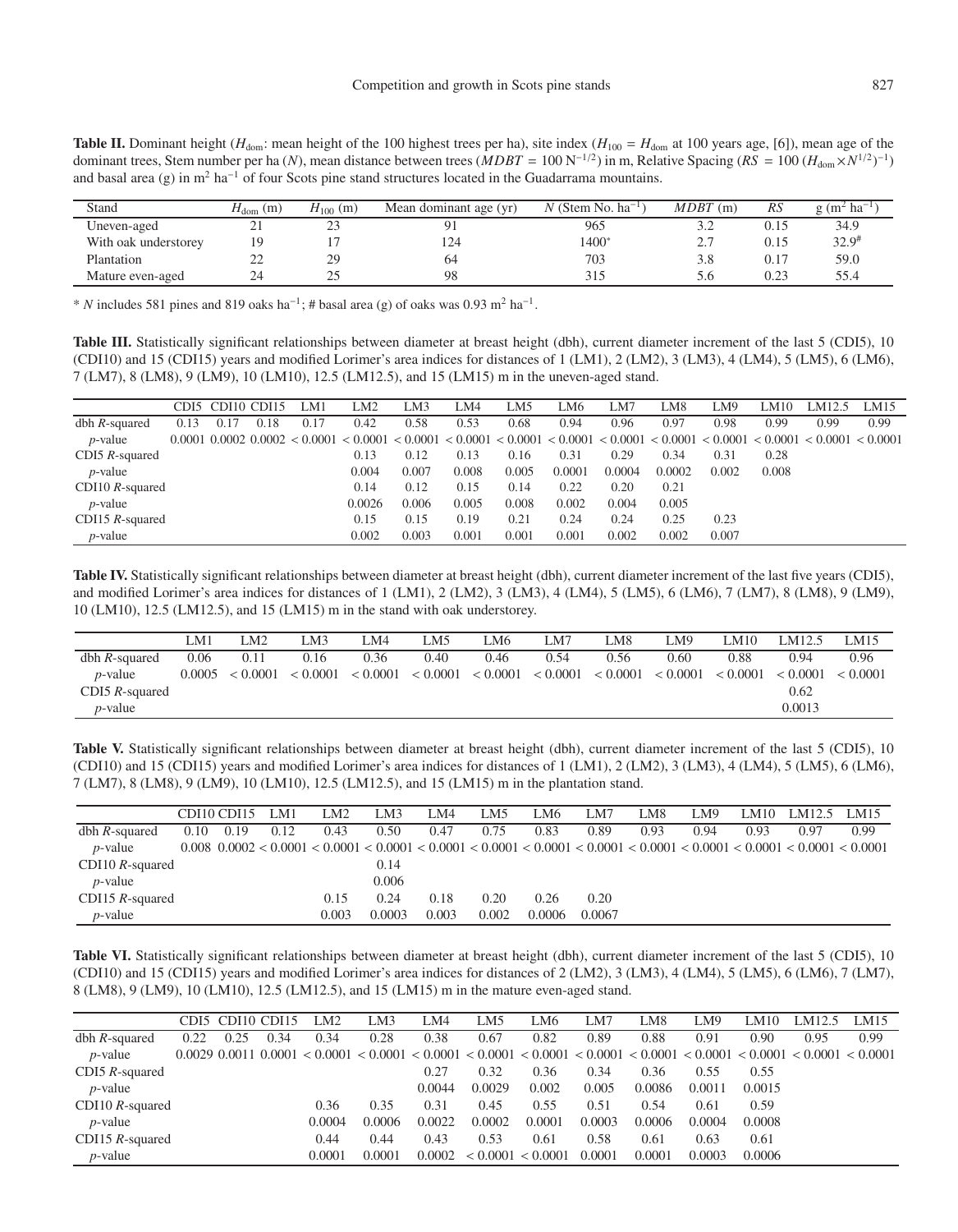

**Figure 1.** Adjusted regression models between the current diameter increment of the last 15 years (mm year<sup>-1</sup>) and the modified Lorimer's competition index at a distance of 7 m of the uneven-aged, mature even-aged and plantation stands. The real values in the scatter plot are represented by squares  $(\Box)$  in the uneven-aged stand, stars (\*) in the mature even-aged stand, and diamonds ( $\diamond$ ) in the plantation.

with stronger coefficients for distances of 6 m or more (*R*squared up to 0.99).

In the stand with oak understorey, no significant relationship was found between growth and size of pine trees (Tab. IV). In contrast, both in the uneven-aged and the mature even-aged stands, growth was significantly associated, although weakly, with size (Tabs. III and VI). In the plantation, only CDI10 and CDI15 were weakly associated with dbh (Tab. V).

Current diameter increment of the last 5, 10 and 15 years was negatively associated with the *LM* index for distances up to 10 m in the uneven-aged stand; a small amount of variation was explained by the model (*R*-squared up to 0.34 for CDI5 at 8 m distance, Tab. III). No significant relationship was found between diameter growth and competition indices for longer distances. Similar results were obtained in the mature evenaged stand, with moderately stronger associations (*R*-squared up to 0.63 for CDI15 and LM9, Tab. VI). Competition indices up to a distance of 7 m were also significantly associated in the plantation with CDI15 (*R*-squared 0.26 for a 6 m distance, Tab. V), while CDI10 was only weakly associated with LM3 (Tab. V). In contrast, growth showed no significant relationship with competition in the stand with oak understorey, except for CDI5 and LM12.5 (Tab. IV).

Regression models adjusted between current diameter increment (*CDI*) and competition index (*LM*) were compared for the uneven-aged, the even-aged and the plantation stands, i.e., CDI15 vs. LM7 (Fig. 1). The stand with oak understorey had no significant model to be compared with other stands and was not included. In all cases, CDI of the uneven-aged stand is greater than that of the plantation and the even-aged stand. The same is true for the growth (i.e., CDI10) vs. dbh model (Fig. 2). Furthermore, the estimated stand-level basal area increment of the uneven-aged stand is greater than that of all the other stands (Tab. VII), although the basal area in the unevenaged stand is lower than in the plantation and the mature evenaged stand (Tab. II).

#### **4. DISCUSSION**

Climate and site conditions of all four stands were similar (Tab. I), although site index  $(H_{100})$  differences were observed between stands (Tab. II). This may influence growth, along with other forestry-related factors such as stand structure and competition. In other species, a relationship has been found between the radial increment of the stem and the site index [3,18,22]. Specifically,  $H_{100}$  of the stand with oak understorey was lower than  $H_{100}$  of the other stands, but dominant trees were also older than those in the other stands; this suggests a potential problem with the site index curves, the age measurement, or an interaction with the oak understorey.

As expected, a significantly negative relationship between competition and size was observed in all the stands. However, growth was in general weakly associated to size, with different patterns between the stands. The growth of larger and taller trees was faster in the uneven-aged stand, the plantation and the mature even-aged stand. This behaviour may be interpreted as a search for light and dominance by the larger trees following an asymmetric competition pattern [26]. In contrast, in the stand with oak understorey, growth was not associated with size. This may be attributed either to senescence of the larger pine trees or to symmetric competition, i.e., the effect of competition is the same on older, larger trees as on younger, smaller trees [26]. In this type of competition, the oak understorey may have played a role.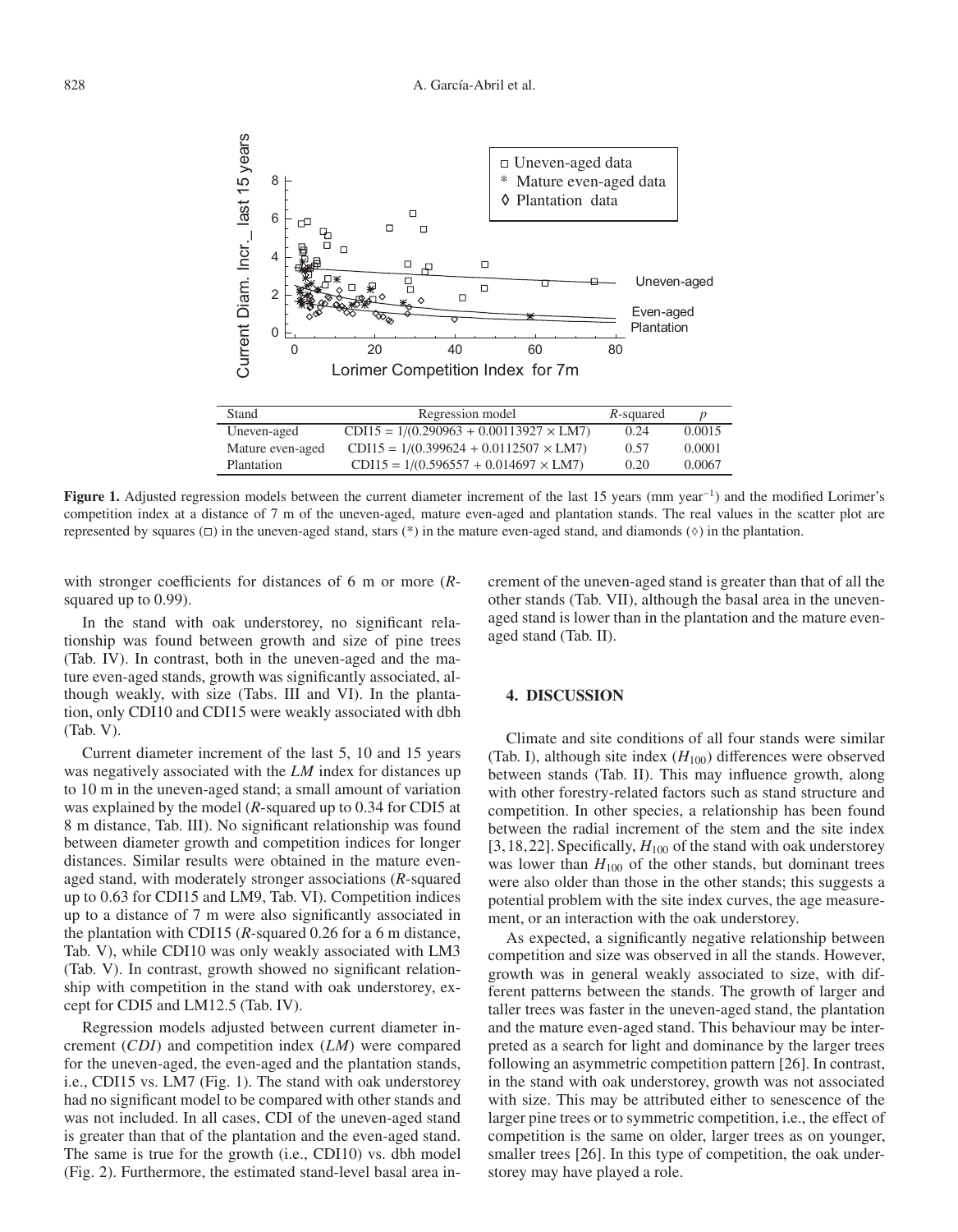

**Figure 2.** Adjusted regression models between the current diameter increment of the last 10 years (mm year<sup>-1</sup>) and the diameter at breast height  $(dbh, cm)$  of the uneven-aged, mature even-aged and plantation stands. The real values in the scatter plot are represented by squares  $(\Box)$  in the uneven-aged stand, stars  $(*)$  in the mature even-aged stand, and diamonds  $(*)$  in the plantation.

| Stand structure      |                   |             |             | Current basal area increment $(m^2 \text{ ha}^{-1} \text{ year}^{-1})$ |                     |             |          |              |
|----------------------|-------------------|-------------|-------------|------------------------------------------------------------------------|---------------------|-------------|----------|--------------|
|                      |                   |             |             |                                                                        | Diameter class (cm) |             |          |              |
|                      | $< 10 \text{ cm}$ | $10.1 - 20$ | $20.1 - 30$ | $30.1 - 40$                                                            | $40.1 - 50$         | $50.1 - 60$ | $>60$ cm | <b>TOTAL</b> |
| Uneven-aged          | 0.09              | 0.11        | 0.08        | 0.12                                                                   | 0.19                | 0.08        | 0.01     | 0.68         |
| With oak understorey | 0.02              | 0.03        | 0.06        | 0.07                                                                   | 0.10                | 0.05        |          | 0.33         |
| Plantation           |                   | 0.01        | 0.17        | 0.26                                                                   | 0.13                |             |          | 0.57         |
| Mature even-aged     |                   | 0.00        | 0.02        | 0.05                                                                   | 0.08                | 0.13        | 0.07     | 0.35         |

Table VII. Current basal area increment without bark (m<sup>2</sup> ha<sup>-1</sup> year<sup>-1</sup>) in four stand structures. Current basal area increment was calculated as the difference between the present basal area and that of the previous five years, divided by five.

Lorimer [14] reported that for predicting growth in natural even-aged hardwood stands distance-dependent measures of competition are not superior to distance-independent measures. Most of the comparisons between distance-dependent and distance-independent individual tree growth models do not report the expected differences in prediction ability [25]. Martin and Ek [16] also found the same result in uniform red pine plantations, concluding that distance-independent competition indices are more accurate for diameter growth projections in managed plantations, where location is of lesser importance. Vayreda et al. [29] compared several competition indices in two Scots pine stands in relation to the radial growth in the last five years and found that the modified Lorimer index performed better than all other indices tested. It is noteworthy that the Hegyi index, which takes into account distance to competitors, was no better than the modified Lorimer index, which does not include distance in its formula. Simple size ratio indices performed as well or better in their correlation with annual diameter growth than more complex indices, such as space, area overlap, and root/crown indices [10]. In contrast, Biging and Dobbertin [1, 2] obtained better results with estimated crown parameters. Our results show that the modified Lorimer index provides a substantially better prediction of growth rate than the alternative size parameters, such as dbh, in all the stand structures studied, especially in the mature evenaged stand.

The negative relationship between *CDI* and the *LM* index in all stands except for that with oak understorey may be interpreted as a hint of the negative effect of competition on growth when stand density is very high. At present, the low values of this relationship suggest that stand density is not so high as to cause serious growth limitation. The neighbourhood radius for maximum significant influence of competition on diameter growth was 8 m in the uneven-aged stand and 10 m in the mature even-aged stand. No relationship was found between CDI5 and *LM* indices in the plantation, as a result of thinning during the last 10 years in this stand. In contrast, competition influenced Scots pine stem growth in other situations [15].

In our study, we observed a greater diameter growth in the uneven-aged stand than that in the mature even-aged stand and